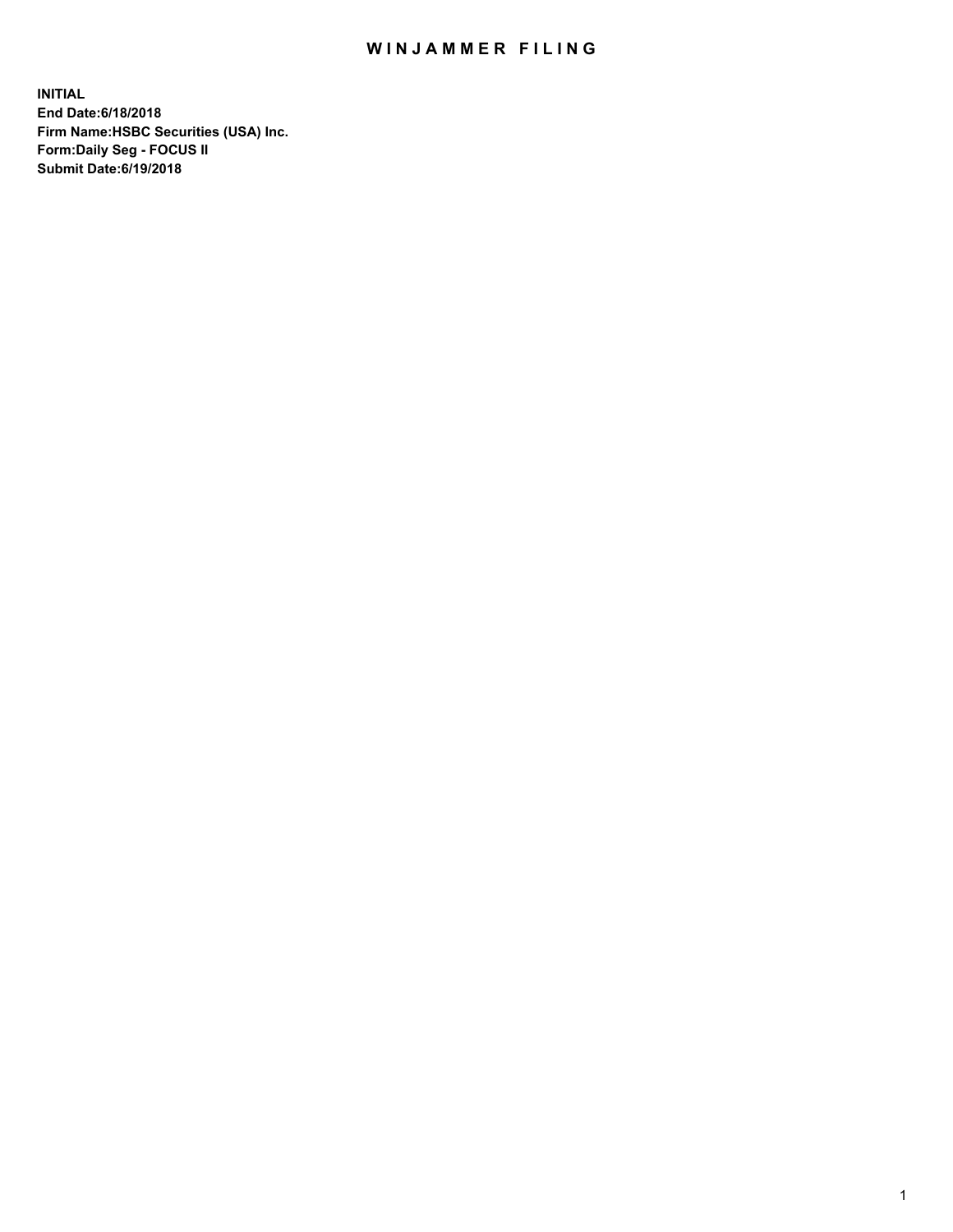**INITIAL End Date:6/18/2018 Firm Name:HSBC Securities (USA) Inc. Form:Daily Seg - FOCUS II Submit Date:6/19/2018 Daily Segregation - Cover Page**

| Name of Company                                                                                                                                                                                                                                                                                                                | <b>HSBC Securities (USA) Inc.</b>                                           |
|--------------------------------------------------------------------------------------------------------------------------------------------------------------------------------------------------------------------------------------------------------------------------------------------------------------------------------|-----------------------------------------------------------------------------|
| <b>Contact Name</b>                                                                                                                                                                                                                                                                                                            | <b>Michael Vacca</b>                                                        |
| <b>Contact Phone Number</b>                                                                                                                                                                                                                                                                                                    | 212-525-7951                                                                |
| <b>Contact Email Address</b>                                                                                                                                                                                                                                                                                                   | michael.vacca@us.hsbc.com                                                   |
| FCM's Customer Segregated Funds Residual Interest Target (choose one):<br>a. Minimum dollar amount: ; or<br>b. Minimum percentage of customer segregated funds required:% ; or<br>c. Dollar amount range between: and; or<br>d. Percentage range of customer segregated funds required between:% and%.                         | 147,000,000<br>$\underline{\mathbf{0}}$<br>0 <sub>0</sub><br>0 <sub>0</sub> |
| FCM's Customer Secured Amount Funds Residual Interest Target (choose one):<br>a. Minimum dollar amount: ; or<br>b. Minimum percentage of customer secured funds required:% ; or<br>c. Dollar amount range between: and; or<br>d. Percentage range of customer secured funds required between: % and %.                         | 25,000,000<br><u>0</u><br>0 <sub>0</sub><br>0 <sub>0</sub>                  |
| FCM's Cleared Swaps Customer Collateral Residual Interest Target (choose one):<br>a. Minimum dollar amount: ; or<br>b. Minimum percentage of cleared swaps customer collateral required:% ; or<br>c. Dollar amount range between: and; or<br>d. Percentage range of cleared swaps customer collateral required between:% and%. | 95,000,000<br><u>0</u><br>00<br>00                                          |

Attach supporting documents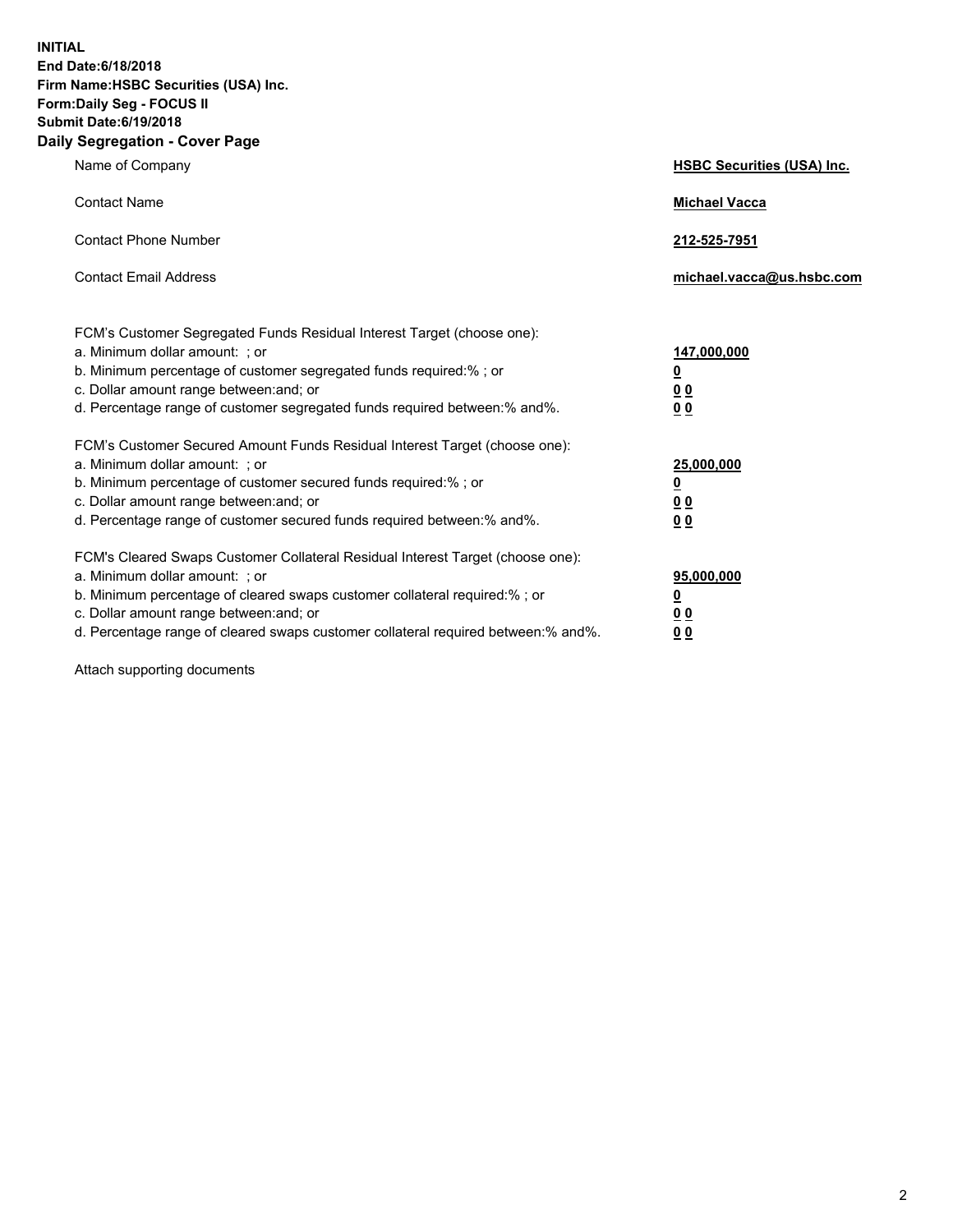**INITIAL End Date:6/18/2018 Firm Name:HSBC Securities (USA) Inc. Form:Daily Seg - FOCUS II Submit Date:6/19/2018 Daily Segregation - Secured Amounts** Foreign Futures and Foreign Options Secured Amounts Amount required to be set aside pursuant to law, rule or regulation of a foreign government or a rule of a self-regulatory organization authorized thereunder 1. Net ledger balance - Foreign Futures and Foreign Option Trading - All Customers A. Cash **102,113,470** [7315] B. Securities (at market) **106,875,988** [7317] 2. Net unrealized profit (loss) in open futures contracts traded on a foreign board of trade **-1,675,975** [7325] 3. Exchange traded options a. Market value of open option contracts purchased on a foreign board of trade **0** [7335] b. Market value of open contracts granted (sold) on a foreign board of trade **0** [7337] 4. Net equity (deficit) (add lines 1. 2. and 3.) **207,313,483** [7345] 5. Account liquidating to a deficit and account with a debit balances - gross amount **778,985** [7351] Less: amount offset by customer owned securities **-778,462** [7352] **523** [7354] 6. Amount required to be set aside as the secured amount - Net Liquidating Equity Method (add lines 4 and 5) 7. Greater of amount required to be set aside pursuant to foreign jurisdiction (above) or line 6. FUNDS DEPOSITED IN SEPARATE REGULATION 30.7 ACCOUNTS 1. Cash in banks A. Banks located in the United States **104,343,913** [7500] B. Other banks qualified under Regulation 30.7 **0** [7520] **104,343,913** [7530] 2. Securities A. In safekeeping with banks located in the United States **60,555,556** [7540] B. In safekeeping with other banks qualified under Regulation 30.7 **0** [7560] **60,555,556** [7570] 3. Equities with registered futures commission merchants A. Cash **0** [7580] B. Securities **0** [7590] C. Unrealized gain (loss) on open futures contracts **0** [7600] D. Value of long option contracts **0** [7610]

- E. Value of short option contracts **0** [7615] **0** [7620]
- 4. Amounts held by clearing organizations of foreign boards of trade
	- A. Cash **0** [7640] B. Securities **0** [7650]
	- C. Amount due to (from) clearing organization daily variation **0** [7660]
	- D. Value of long option contracts **0** [7670]
	- E. Value of short option contracts **0** [7675] **0** [7680]
- 5. Amounts held by members of foreign boards of trade
	-
	-
	- C. Unrealized gain (loss) on open futures contracts **-1,675,975** [7720]
	- D. Value of long option contracts **0** [7730]
	- E. Value of short option contracts **0** [7735] **82,759,844** [7740]
- 6. Amounts with other depositories designated by a foreign board of trade **0** [7760]
- 7. Segregated funds on hand **0** [7765]
- 8. Total funds in separate section 30.7 accounts **247,659,313** [7770]
- 9. Excess (deficiency) Set Aside for Secured Amount (subtract line 7 Secured Statement Page 1 from Line 8)
- 10. Management Target Amount for Excess funds in separate section 30.7 accounts **25,000,000** [7780]
- 11. Excess (deficiency) funds in separate 30.7 accounts over (under) Management Target **15,345,307** [7785]

**207,314,006** [7355]

**207,314,006** [7360]

 A. Cash **38,115,387** [7700] B. Securities **46,320,432** [7710]

**40,345,307** [7380]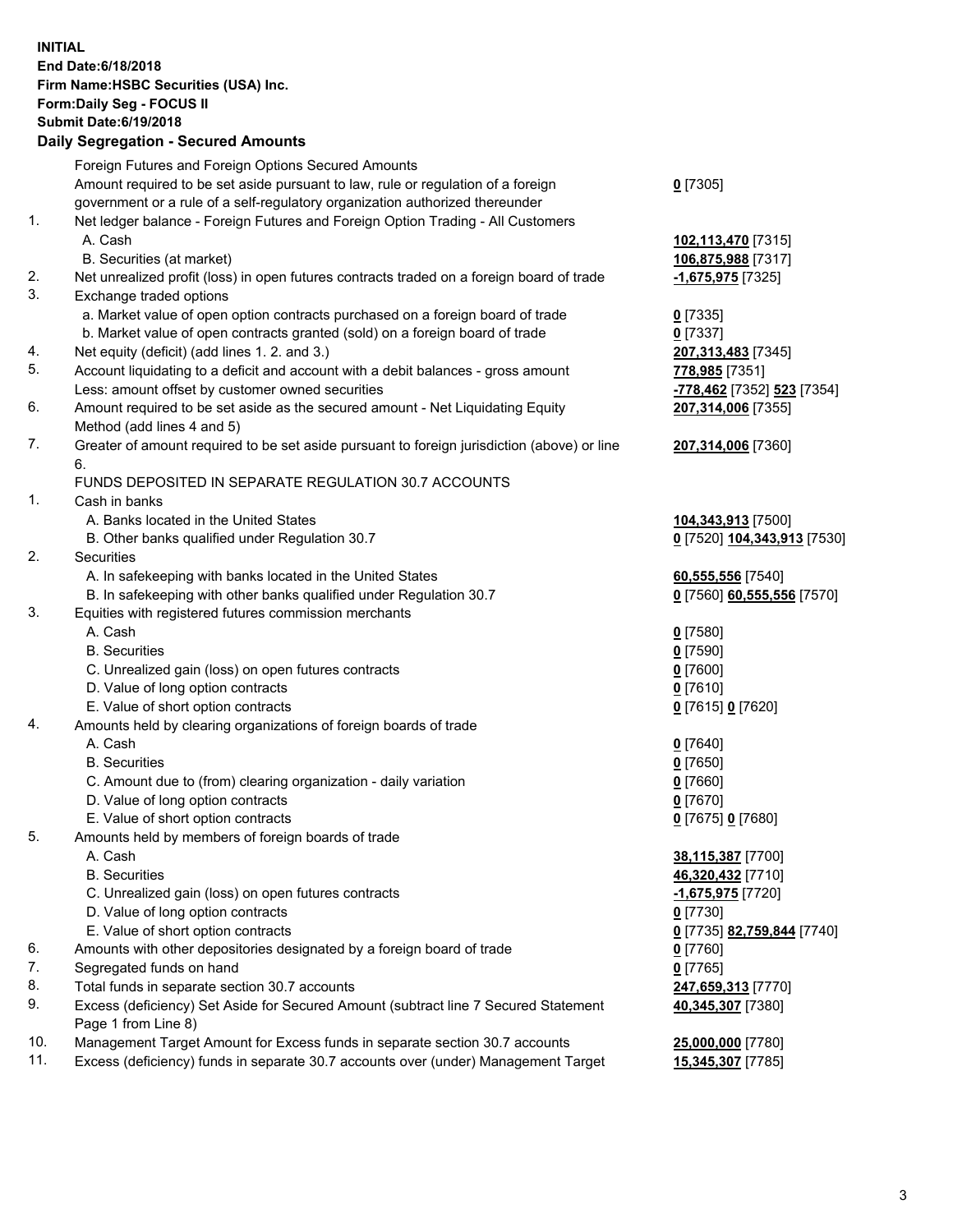|     | <b>INITIAL</b><br>End Date: 6/18/2018<br>Firm Name: HSBC Securities (USA) Inc.<br><b>Form:Daily Seg - FOCUS II</b><br><b>Submit Date:6/19/2018</b><br>Daily Segregation - Segregation Statement |                                           |
|-----|-------------------------------------------------------------------------------------------------------------------------------------------------------------------------------------------------|-------------------------------------------|
|     | SEGREGATION REQUIREMENTS(Section 4d(2) of the CEAct)                                                                                                                                            |                                           |
| 1.  | Net ledger balance                                                                                                                                                                              |                                           |
|     | A. Cash                                                                                                                                                                                         | 208,180,999 [7010]                        |
|     | B. Securities (at market)                                                                                                                                                                       | 1,732,561,178 [7020]                      |
| 2.  | Net unrealized profit (loss) in open futures contracts traded on a contract market                                                                                                              | 137,625,660 [7030]                        |
| 3.  | Exchange traded options                                                                                                                                                                         |                                           |
|     | A. Add market value of open option contracts purchased on a contract market                                                                                                                     | 284,613,519 [7032]                        |
|     | B. Deduct market value of open option contracts granted (sold) on a contract market                                                                                                             | -103,681,316 [7033]                       |
| 4.  | Net equity (deficit) (add lines 1, 2 and 3)                                                                                                                                                     | 2,259,300,040 [7040]                      |
| 5.  | Accounts liquidating to a deficit and accounts with                                                                                                                                             |                                           |
|     | debit balances - gross amount                                                                                                                                                                   | 3,426,469 [7045]                          |
|     | Less: amount offset by customer securities                                                                                                                                                      | <u>-3,426,440</u> [7047] <u>29</u> [7050] |
| 6.  | Amount required to be segregated (add lines 4 and 5)                                                                                                                                            | 2,259,300,069 [7060]                      |
|     | FUNDS IN SEGREGATED ACCOUNTS                                                                                                                                                                    |                                           |
| 7.  | Deposited in segregated funds bank accounts                                                                                                                                                     |                                           |
|     | A. Cash                                                                                                                                                                                         | 25,506,368 [7070]                         |
|     | B. Securities representing investments of customers' funds (at market)                                                                                                                          | $0$ [7080]                                |
|     | C. Securities held for particular customers or option customers in lieu of cash (at<br>market)                                                                                                  | 351,482,719 [7090]                        |
| 8.  | Margins on deposit with derivatives clearing organizations of contract markets                                                                                                                  |                                           |
|     | A. Cash                                                                                                                                                                                         | 449,059,843 [7100]                        |
|     | B. Securities representing investments of customers' funds (at market)                                                                                                                          | $0$ [7110]                                |
|     | C. Securities held for particular customers or option customers in lieu of cash (at<br>market)                                                                                                  | 1,281,867,919 [7120]                      |
| 9.  | Net settlement from (to) derivatives clearing organizations of contract markets                                                                                                                 | 24,917,482 [7130]                         |
| 10. | Exchange traded options                                                                                                                                                                         |                                           |
|     | A. Value of open long option contracts                                                                                                                                                          | 284,613,519 [7132]                        |
|     | B. Value of open short option contracts                                                                                                                                                         | -103,681,316 [7133]                       |
| 11. | Net equities with other FCMs                                                                                                                                                                    |                                           |
|     | A. Net liquidating equity                                                                                                                                                                       | 7,684,227 [7140]                          |
|     | B. Securities representing investments of customers' funds (at market)                                                                                                                          | $0$ [7160]                                |
|     | C. Securities held for particular customers or option customers in lieu of cash (at                                                                                                             | $0$ [7170]                                |
|     | market)                                                                                                                                                                                         |                                           |
| 12. | Segregated funds on hand                                                                                                                                                                        | 99,210,540 [7150]                         |
| 13. | Total amount in segregation (add lines 7 through 12)                                                                                                                                            | 2,420,661,301 [7180]                      |
| 14. | Excess (deficiency) funds in segregation (subtract line 6 from line 13)                                                                                                                         | 161,361,232 [7190]                        |
| 15. | Management Target Amount for Excess funds in segregation                                                                                                                                        | 147,000,000 [7194]                        |

16. Excess (deficiency) funds in segregation over (under) Management Target Amount Excess

**14,361,232** [7198]